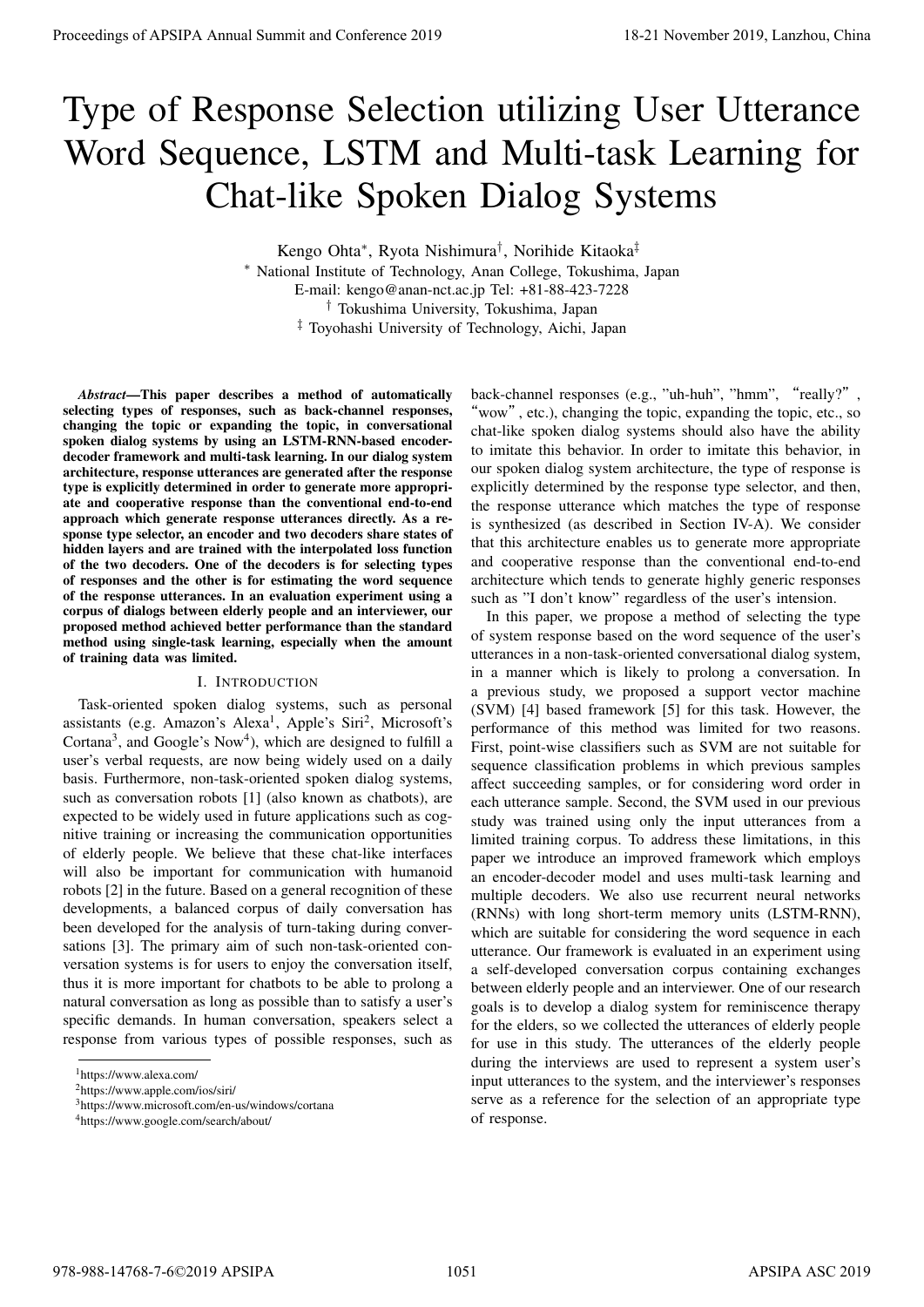This paper is organized as follows. We first discuss some related studies in Section II. In Section III we describe the development of our speech corpus. In Section IV we explain our response selection method. We then evaluate the proposed method in Section V and conclude the paper in Section VI..

# II. RELATED WORK

LSTM-RNNs have been applied in many areas of natural language and spoken language processing. Encoder-decoder frameworks based on RNNs have been especially successful when applied for machine translation [6][7]. In these frameworks, the encoder receives the word sequence of a user's utterance in chronological order and embeds it in a fixedlength feature vector. The decoder then converts this feature vector into an output sentence in the target language. A similar approach has also been accepted for use in dialog systems for the task of response generation [8] or response reranking [9] . In these applications, the RNN encoder is trained to embed necessary information into the vector for generating target sentences. In contrast, in this study we try to train our encoder to extract the necessary information for selecting an appropriate type of response for a spoken dialog system.

Another trend in the area of deep learning research is multi-task learning, which shares parameters or loss functions among multiple networks. Such a learning strategy has been successfully applied in the areas of natural language and spoken language processing [10][11]. We use three networks in our proposed method, namely, an encoder, a decoder for selecting the type of response and a decoder for estimating the word sequences of response utterances. These networks share the cell states of hidden layers and a loss function for more effective training.

TABLE I LABELS FOR NINE TYPES OF RESPONSES

| <b>Label</b>               | <b>Response Type</b>             | <b>Frequency</b> |
|----------------------------|----------------------------------|------------------|
| back                       | Back-channel response (neutral)  | 858              |
| p-back                     | Back-channel response (positive) | 276              |
| $n$ -back                  | Back-channel response (negative) | 78               |
| exp                        | Expand on the current topic      | 102              |
| $\overline{\text{gin-up}}$ | Ginger/Liven up the conversation | 79               |
| change                     | Change the topic                 | 32               |
| smile                      | Smile                            | 108              |
| emp                        | Show empathy                     | 49               |
| non                        | Do nothing                       | 405              |
| Total                      |                                  | 1.987            |

TABLE II NUMBER OF UTTERANCES OF EACH TYPE FOR EACH SPEAKER

| Speaker  | А   | В   | $\mathcal{C}$ | D   | E              | F   | G   | н  |
|----------|-----|-----|---------------|-----|----------------|-----|-----|----|
| back     | 211 | 396 | 131           | 307 | 50             | 256 | 136 | 34 |
| p-back   | 77  | 96  | 62            | 109 | 27             | 35  | 82  | 9  |
| n-back   | 14  | 49  | 19            | 17  | $\overline{c}$ | 15  | 19  |    |
| exp      | 46  | 33  | 27            | 13  | 11             | 9   | 19  | 5  |
| $gin-up$ | 35  | 19  | 18            | 21  | 10             | 7   | 25  |    |
| change   | 10  | 8   | 10            | 10  | 10             | 10  | 7   | 9  |
| smile    | 41  | 38  | 35            | 19  | 9              | 27  | 24  | 3  |
| emp      | 15  | 10  | 8             | 19  | 7              | 7   | 13  | 2  |
| non      | 87  | 190 | 64            | 117 | 33             | 71  | 88  | 15 |
| Total    | 536 | 839 | 374           | 632 | 159            | 437 | 413 | 85 |

## III. CONVERSATION CORPUS

As mentioned above, one of the goals of this research is to build a reminiscence therapy dialog system for elderly people. In order to train and evaluate our classifier for response selection, we built a Japanese language conversation corpus of dialogs between elderly people and an interviewer, in cooperation with a nursing faculty. All of the dialogs were recorded in a low-noise environment. In each dialog, an elderly person speaks freely in response to ten questions asked by an interviewer (e.g., "Did you go somewhere recently?"). A total of 3,475 utterances from eight speakers were collected and manually classified. Here, each utterance is a unit of speech segmented by periods of silence of 200 milliseconds or longer. As the result of a preliminary investigation, these utterances were classified into nine categories, as shown in Table I, and all of the utterances were annotated with these labels for the supervised training of our classifier. The number of speech segments of each type is also shown in Table I. The word sequences of the utterances of both the elderly participants and the interviewer were also manually transcribed. The number of speech segments of each type for each speaker (A-H) is shown in Table II. Proceedings of APSIPA Annual Summit at China 2019, Lanzhou, 2019<br>
This pape 1. Furthermore and Conference 2019, Langham and The Conference 2019, Langham and The Conference 2019, Langham and The Conference 2019, Langham an





#### IV. PROPOSED METHOD

# *A. Our System Architecture*

The system architecture of our spoken dialog system is shown in Figure 1. A user's input utterance is first recognized by the speech recognizer. Based on the recognition result, the response type selector decides which type of response should be given, and the dialog manager tracks the state of the dialog. The response generator then generates multiple types of responses depending on the dialog state. Finally, a response which matches the response type determined by the response type selector is synthesized by the speech synthesizer as the system's next utterance.

In the next section, the model architecture of the response type selector (the bold block in Figure 1) is described in detail.

#### *B. Response Selector*

In our proposed method, the appropriate type of response to the user's input utterance is selected using an LSTM based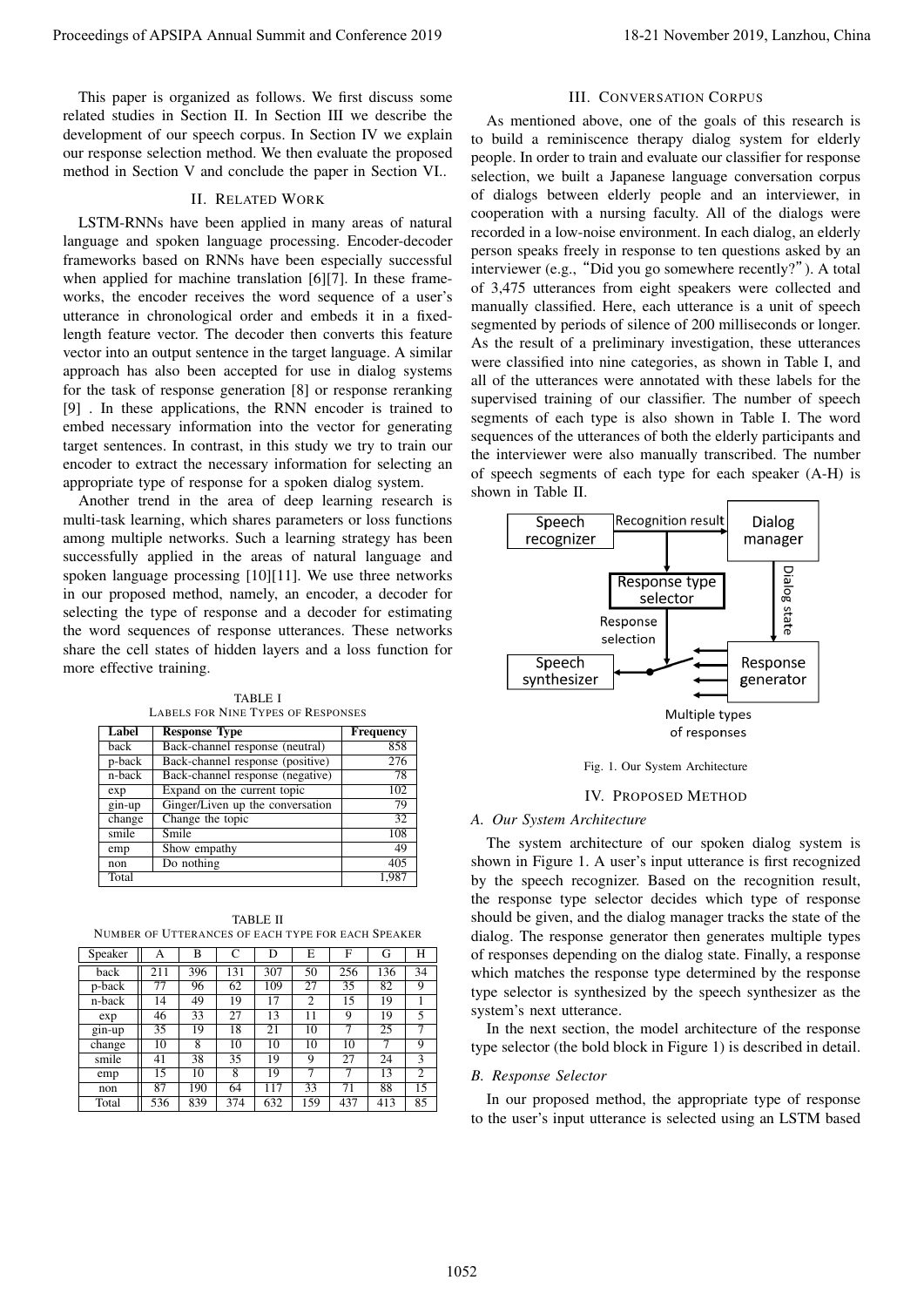

Fig. 2. The Model Architecture of Our Proposed Response Selector Each input word is embedded in a 200-dimensional vector. The LSTMs in the encoder and the decoder have 200 hidden nodes. The "projection (cell)" has a fully connected feed-forward layer with 400 = 200 x 2 inputs and 200 outputs, which integrate the LSTM's forward and backward internal states. Each "projection" also has a fully connected feed-forward layer with 400  $= 200 \times 2$  inputs and 200 outputs. The output word sequence decoder is only used in the training stage of multi-task learning.

encoder-decoder model.

An overview of our model is shown in Figure 2. An encoder is constructed using an attention-based bidirectional LSTM, and the two decoders are both constructed using a unidirectional LSTM. Here, one decoder (the "tag decoder") is used for selection of the type of response, and the other decoder (the "word decoder") is used for estimation of the word sequence for the response utterance. The size of the hidden layer of each LSTM is set to 200.

The training procedure for this model is as follows. First, word sequences in both the user's input utterance and the corresponding response utterance are converted into word sequences in distributed representations using word2vec<sup>5</sup>, which is an implementation of Mikolov's method [12]. The distributed representation is trained using the articles of the Japanese edition of Wikipedia<sup>6</sup> from July 1st, 2017, which is tokenized using MeCab (ver. 0.996), a Japanese morphological

TABLE III CLASSIFICATION RESULT

| <b>Number of Training Samples</b><br>for each Label | $\alpha$ | Accuracy |
|-----------------------------------------------------|----------|----------|
| 100                                                 |          | 0.339    |
|                                                     | 0 Y      | 0.350    |
| 500                                                 |          | 0.356    |
|                                                     |          | በ 361    |

analyzer with a custom dictionary (mecab-ipadic-NEologd ver.  $0.0.5$  [13]) which contains new words extracted from web documents. We adopted a skip- gram model for training, and the number of dimensions of the representation was set to 200. Then, the distributed word sequences of the input utterance and the response utterance, as well as the reference label of the type of response, are fed into the encoder, word decoder and tag decoder, respectively. Each network is trained with the training corpus, using the shared hidden layers and shared loss function described in next section.

During the test step only the user's input utterance is fed into our model, and the utterance type is directly estimated using the encoder and the tag decoder.

# *C. Loss Function for Multi-task Learning*

During the training of the previously described encoderdecoder model, back propagation is performed with the global loss function *L*, which is defined using a linear interpolation of  $L_{word}$  (the loss of the word decoder) and  $L_{tag}$  (the loss of tag decoder) as follows. Here, *α* represents an interpolation weight between 0 and 1:

$$
L = \alpha L_{word} + (1 - \alpha) L_{tag}
$$
 (1)

*Lword* is defined as the sum of mean square errors. The tag decoder should output 0/1, so *Ltag* is a cross entropy loss.

### V. EVALUATION EXPERIMENT

## *A. Experimental Set-up*

In order to evaluate our proposed method, we conducted evaluation experiments using the conversation corpus described in Section III. We compared a standard method using single-task learning, in which  $\alpha = 0$  in Eq. (1), with our proposed method with multi-task learning, in which  $\alpha$  = 0.9. Note that, as shown in Table I, the frequencies of the various response labels are unbalanced. For example, there were far more "back" responses than "change" or "emp" responses. In order to avoid over-fitting to this bias, a balanced data set was used for training our model, which involved reducing the large samples and copying the small samples for each response label. Specifically, we compared balancing the number of training samples for each label at 100 and at 500. Similarly, the number of test samples for each response label was balanced at 20.

#### *B. Experimental Results*

Our classification results were evaluated on the basis of the classification accuracy for the nine types of response labels shown in Table III. As we can see, when the proposed method

<sup>5</sup>https://code.google.com/p/word2vec/

<sup>6</sup>https://ja.wikipedia.org/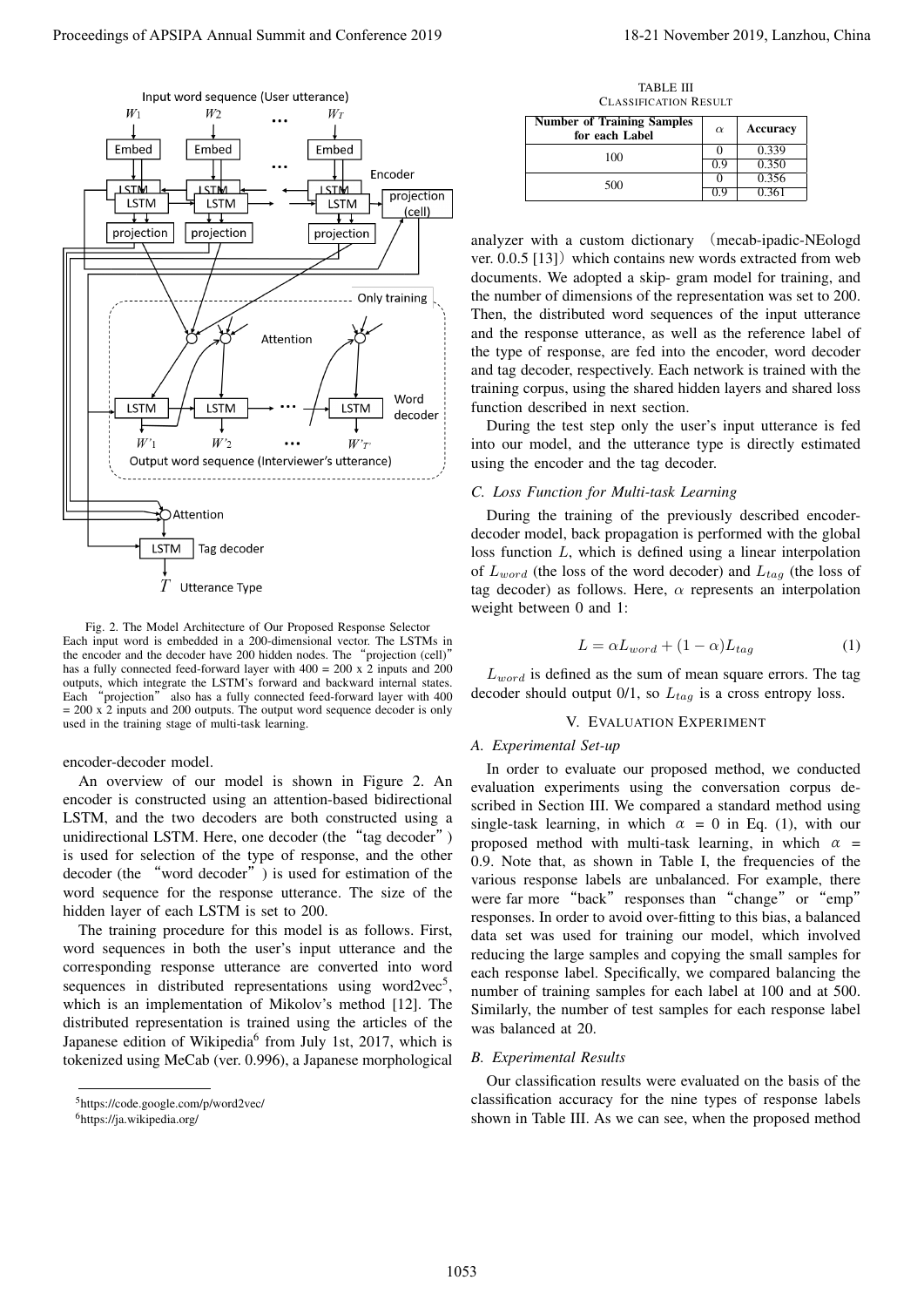|                   | <b>Classified Class</b> |                |                |                |                |          |          |          |               |  |  |
|-------------------|-------------------------|----------------|----------------|----------------|----------------|----------|----------|----------|---------------|--|--|
|                   | back                    | p-back         | n-back         | exp            | gin-up         | change   | smile    | emp      | non           |  |  |
| <b>True Class</b> |                         |                |                |                |                |          |          |          |               |  |  |
| back              | $\mathbf Q$             |                | $\overline{2}$ | $\overline{c}$ |                | $\Omega$ | 3        |          |               |  |  |
| p-back            | 4                       | 3              |                | 6              | 4              | $\Omega$ | 2        | 0        | $\Omega$      |  |  |
| n-back            | 5                       | 5              | 4              | 3              |                | $\Omega$ |          | $\Omega$ |               |  |  |
| exp               | $\mathcal{D}$           | 3              | $\overline{c}$ | 6              |                | 0        | 5        | $\theta$ |               |  |  |
| gin-up            |                         | $\overline{c}$ | 0              | 4              | 9              |          | 3        | 0        |               |  |  |
| change            | ↑                       | $\Omega$       | $\overline{c}$ | 5              | $\overline{c}$ | $\Omega$ | 4        | 0        | 5             |  |  |
| smile             | 5                       | $\mathfrak{D}$ |                | 3              | $\overline{c}$ | $\theta$ | 4        | $\theta$ | $\mathcal{F}$ |  |  |
| emp               |                         | $\Omega$       | $\mathcal{D}$  | $\theta$       |                | $\Omega$ |          | 14       |               |  |  |
| non               | 3                       | $\Omega$       |                | 3              |                | $\Omega$ | $\Omega$ | $\Omega$ | 12            |  |  |

TABLE IV CONFUSION MATRIX  $(\alpha = 0, \text{SINGLE-TASK LEARNING})$ 

| <b>TABLE V</b> |                                                               |  |  |  |  |  |  |  |  |
|----------------|---------------------------------------------------------------|--|--|--|--|--|--|--|--|
|                | CONFUSION MATRIX $(\alpha = 0.9, \text{MULTI-TASK LEARNING})$ |  |  |  |  |  |  |  |  |

| Proceedings of APSIPA Annual Summit and Conference 2019                                                                                                                                                                                                                                                                                                                                                                                                                                                                                                                                                                                                                                                                                                                                                                                                                                                                                                                                                    |                   |                                  |                                                               |                                |                                  |                                   |                                            |                                  |                     |                                             | 18-21 November 2019, Lanzhou, China                                                                                                                                                                                                                                                                                                                                                                                                                                                                                                                                                                                                                                                                                                                                                                                                                                         |  |
|------------------------------------------------------------------------------------------------------------------------------------------------------------------------------------------------------------------------------------------------------------------------------------------------------------------------------------------------------------------------------------------------------------------------------------------------------------------------------------------------------------------------------------------------------------------------------------------------------------------------------------------------------------------------------------------------------------------------------------------------------------------------------------------------------------------------------------------------------------------------------------------------------------------------------------------------------------------------------------------------------------|-------------------|----------------------------------|---------------------------------------------------------------|--------------------------------|----------------------------------|-----------------------------------|--------------------------------------------|----------------------------------|---------------------|---------------------------------------------|-----------------------------------------------------------------------------------------------------------------------------------------------------------------------------------------------------------------------------------------------------------------------------------------------------------------------------------------------------------------------------------------------------------------------------------------------------------------------------------------------------------------------------------------------------------------------------------------------------------------------------------------------------------------------------------------------------------------------------------------------------------------------------------------------------------------------------------------------------------------------------|--|
|                                                                                                                                                                                                                                                                                                                                                                                                                                                                                                                                                                                                                                                                                                                                                                                                                                                                                                                                                                                                            |                   |                                  | CONFUSION MATRIX $(\alpha = 0, \text{SINGLE-TASK LEARNING})$  |                                | <b>TABLE IV</b>                  |                                   |                                            |                                  |                     |                                             |                                                                                                                                                                                                                                                                                                                                                                                                                                                                                                                                                                                                                                                                                                                                                                                                                                                                             |  |
|                                                                                                                                                                                                                                                                                                                                                                                                                                                                                                                                                                                                                                                                                                                                                                                                                                                                                                                                                                                                            | <b>True Class</b> | back                             | p-back                                                        | n-back                         | exp                              | <b>Classified Class</b><br>gin-up | change                                     | smile                            | emp                 | non                                         |                                                                                                                                                                                                                                                                                                                                                                                                                                                                                                                                                                                                                                                                                                                                                                                                                                                                             |  |
|                                                                                                                                                                                                                                                                                                                                                                                                                                                                                                                                                                                                                                                                                                                                                                                                                                                                                                                                                                                                            | back<br>p-back    | 9<br>4                           | 1<br>$\mathfrak{Z}$                                           | $\overline{2}$<br>1            | $\overline{2}$<br>6              | 1<br>$\overline{4}$               | $\boldsymbol{0}$<br>0                      | 3<br>$\overline{2}$              | 1<br>$\overline{0}$ | 1<br>$\boldsymbol{0}$                       |                                                                                                                                                                                                                                                                                                                                                                                                                                                                                                                                                                                                                                                                                                                                                                                                                                                                             |  |
|                                                                                                                                                                                                                                                                                                                                                                                                                                                                                                                                                                                                                                                                                                                                                                                                                                                                                                                                                                                                            | n-back            | 5                                | 5                                                             | $\overline{4}$                 | $\overline{\mathbf{3}}$          | $\mathbf{1}$                      | $\overline{0}$                             | $\mathbf{1}$                     | $\boldsymbol{0}$    | 1                                           |                                                                                                                                                                                                                                                                                                                                                                                                                                                                                                                                                                                                                                                                                                                                                                                                                                                                             |  |
|                                                                                                                                                                                                                                                                                                                                                                                                                                                                                                                                                                                                                                                                                                                                                                                                                                                                                                                                                                                                            | exp               | $\overline{\mathbf{c}}$          | 3                                                             | 2                              | 6                                | $\mathbf{1}$                      | $\boldsymbol{0}$                           | 5                                | $\boldsymbol{0}$    | $\mathbf{1}$                                |                                                                                                                                                                                                                                                                                                                                                                                                                                                                                                                                                                                                                                                                                                                                                                                                                                                                             |  |
|                                                                                                                                                                                                                                                                                                                                                                                                                                                                                                                                                                                                                                                                                                                                                                                                                                                                                                                                                                                                            | gin-up            | $\overline{0}$                   | $\overline{2}$                                                | $\overline{0}$                 | $\overline{4}$                   | 9                                 | $\mathbf{1}$                               | $\overline{3}$                   | $\boldsymbol{0}$    | $\mathbf{1}$                                |                                                                                                                                                                                                                                                                                                                                                                                                                                                                                                                                                                                                                                                                                                                                                                                                                                                                             |  |
|                                                                                                                                                                                                                                                                                                                                                                                                                                                                                                                                                                                                                                                                                                                                                                                                                                                                                                                                                                                                            | change            | $\overline{2}$                   | $\boldsymbol{0}$                                              | $\overline{c}$                 | 5                                | $\overline{2}$                    | $\mathbf{0}$                               | $\overline{4}$                   | $\mathbf{0}$        | 5                                           |                                                                                                                                                                                                                                                                                                                                                                                                                                                                                                                                                                                                                                                                                                                                                                                                                                                                             |  |
|                                                                                                                                                                                                                                                                                                                                                                                                                                                                                                                                                                                                                                                                                                                                                                                                                                                                                                                                                                                                            | smile             | 5<br>$\mathbf{1}$                | $\overline{\mathbf{c}}$<br>$\boldsymbol{0}$                   | 1<br>$\overline{c}$            | 3<br>$\boldsymbol{0}$            | 2<br>1                            | 0<br>$\boldsymbol{0}$                      | $\overline{4}$<br>$\mathbf{1}$   | $\mathbf{0}$<br>14  | 3<br>$\mathbf{1}$                           |                                                                                                                                                                                                                                                                                                                                                                                                                                                                                                                                                                                                                                                                                                                                                                                                                                                                             |  |
|                                                                                                                                                                                                                                                                                                                                                                                                                                                                                                                                                                                                                                                                                                                                                                                                                                                                                                                                                                                                            | emp<br>non        | 3                                | $\mathbf{0}$                                                  | 1                              | 3                                | 1                                 | $\overline{0}$                             | $\overline{0}$                   | $\overline{0}$      | 12                                          |                                                                                                                                                                                                                                                                                                                                                                                                                                                                                                                                                                                                                                                                                                                                                                                                                                                                             |  |
|                                                                                                                                                                                                                                                                                                                                                                                                                                                                                                                                                                                                                                                                                                                                                                                                                                                                                                                                                                                                            |                   |                                  |                                                               |                                | <b>TABLE V</b>                   |                                   |                                            |                                  |                     |                                             |                                                                                                                                                                                                                                                                                                                                                                                                                                                                                                                                                                                                                                                                                                                                                                                                                                                                             |  |
|                                                                                                                                                                                                                                                                                                                                                                                                                                                                                                                                                                                                                                                                                                                                                                                                                                                                                                                                                                                                            |                   |                                  | CONFUSION MATRIX $(\alpha = 0.9, \text{MULTI-TASK LEARNING})$ |                                |                                  | <b>Classified Class</b>           |                                            |                                  |                     |                                             |                                                                                                                                                                                                                                                                                                                                                                                                                                                                                                                                                                                                                                                                                                                                                                                                                                                                             |  |
|                                                                                                                                                                                                                                                                                                                                                                                                                                                                                                                                                                                                                                                                                                                                                                                                                                                                                                                                                                                                            | <b>True Class</b> | back                             | p-back                                                        | n-back                         | exp                              | gin-up                            | change                                     | smile                            | emp                 | non                                         |                                                                                                                                                                                                                                                                                                                                                                                                                                                                                                                                                                                                                                                                                                                                                                                                                                                                             |  |
|                                                                                                                                                                                                                                                                                                                                                                                                                                                                                                                                                                                                                                                                                                                                                                                                                                                                                                                                                                                                            | back              | $\overline{7}$                   | 2                                                             | $\overline{c}$                 | $\overline{4}$<br>$\overline{4}$ | 2<br>$\overline{2}$               | 0                                          | $\overline{c}$<br>$\overline{5}$ | 1<br>$\mathbf{0}$   | $\boldsymbol{0}$                            |                                                                                                                                                                                                                                                                                                                                                                                                                                                                                                                                                                                                                                                                                                                                                                                                                                                                             |  |
|                                                                                                                                                                                                                                                                                                                                                                                                                                                                                                                                                                                                                                                                                                                                                                                                                                                                                                                                                                                                            | p-back<br>n-back  | $\overline{c}$<br>5              | $\overline{4}$<br>1                                           | $\mathbf{1}$<br>$\overline{7}$ | $\overline{\mathbf{3}}$          | $\mathbf{1}$                      | $\mathbf{1}$<br>1                          | $\overline{2}$                   | $\boldsymbol{0}$    | 1<br>$\boldsymbol{0}$                       |                                                                                                                                                                                                                                                                                                                                                                                                                                                                                                                                                                                                                                                                                                                                                                                                                                                                             |  |
|                                                                                                                                                                                                                                                                                                                                                                                                                                                                                                                                                                                                                                                                                                                                                                                                                                                                                                                                                                                                            | exp               | $\overline{2}$                   | $\overline{2}$                                                | 3                              | $\overline{5}$                   | $\mathbf{1}$                      | $\boldsymbol{0}$                           | 5                                | 1                   | $\mathbf{1}$                                |                                                                                                                                                                                                                                                                                                                                                                                                                                                                                                                                                                                                                                                                                                                                                                                                                                                                             |  |
|                                                                                                                                                                                                                                                                                                                                                                                                                                                                                                                                                                                                                                                                                                                                                                                                                                                                                                                                                                                                            | $gin-up$          | 1                                | 3                                                             | $\mathbf{1}$                   | 5                                | 6                                 | 1                                          | $\overline{\mathbf{3}}$          | 0                   | $\overline{0}$                              |                                                                                                                                                                                                                                                                                                                                                                                                                                                                                                                                                                                                                                                                                                                                                                                                                                                                             |  |
|                                                                                                                                                                                                                                                                                                                                                                                                                                                                                                                                                                                                                                                                                                                                                                                                                                                                                                                                                                                                            | change            | $\overline{2}$                   | $\overline{1}$                                                | $\overline{2}$                 | $\overline{3}$                   | $\mathbf{1}$                      | $\mathbf{1}$                               | $\overline{6}$                   | $\mathbf{0}$        | $\overline{4}$                              |                                                                                                                                                                                                                                                                                                                                                                                                                                                                                                                                                                                                                                                                                                                                                                                                                                                                             |  |
|                                                                                                                                                                                                                                                                                                                                                                                                                                                                                                                                                                                                                                                                                                                                                                                                                                                                                                                                                                                                            | smile             | $\overline{3}$                   | $\mathbf{1}$                                                  | $\mathbf{1}$<br>$\overline{2}$ | $\overline{5}$                   | $\overline{2}$<br>$\overline{0}$  | 0                                          | 5                                | $\overline{0}$      | $\overline{\overline{3}}$<br>$\overline{0}$ |                                                                                                                                                                                                                                                                                                                                                                                                                                                                                                                                                                                                                                                                                                                                                                                                                                                                             |  |
|                                                                                                                                                                                                                                                                                                                                                                                                                                                                                                                                                                                                                                                                                                                                                                                                                                                                                                                                                                                                            | emp<br>non        | $\overline{1}$<br>$\overline{2}$ | $\overline{1}$<br>1                                           | $\mathbf{1}$                   | $\mathbf{1}$<br>$\overline{2}$   | $\mathbf{1}$                      | $\overline{0}$<br>$\overline{0}$           | $\overline{0}$<br>$\Omega$       | 15<br>$\mathbf{0}$  | 13                                          |                                                                                                                                                                                                                                                                                                                                                                                                                                                                                                                                                                                                                                                                                                                                                                                                                                                                             |  |
| with multi-task learning ( $\alpha = 0.9$ ) was applied, classification<br>performance was higher than the standard method with single-<br>task learning ( $\alpha = 0$ ). In particular, when the smaller amount<br>of training data was used, classification performance was<br>significantly improved by applying the proposed method, and                                                                                                                                                                                                                                                                                                                                                                                                                                                                                                                                                                                                                                                              |                   |                                  |                                                               |                                |                                  |                                   |                                            |                                  |                     |                                             | for the elders, we performed evaluation experiments using<br>transcription data from conversations between elderly people<br>and an interviewer. Our results showed the efficacy of the use<br>of multi-task learning, especially when the amount of training<br>data is limited. Moreover, the proposed method achieved the                                                                                                                                                                                                                                                                                                                                                                                                                                                                                                                                                |  |
| it achieved comparable performance to the standard model<br>with the larger amount of training data. These results suggest<br>that multi-task learning is particularly effective when the<br>amount of training data is limited.<br>The confusion matrix of our classification results when<br>using standard, single-task learning is shown in Table IV,<br>and the results when using the proposed, multi-task learning<br>method is shown in Table V. For both methods, the number<br>of training samples for each response label was set at 100.<br>As shown in Tables IV and V, when multi-task learning was<br>applied, classification accuracy for low frequency labels, such<br>as "n-back", particularly improved. This suggests that the<br>proposed encoder-decoder model was able to robustly learn<br>the characteristics of these kinds of low frequency phenomena<br>by utilizing not only the information from the user's input<br>utterances, but also that from the response utterances. | VI. CONCLUSIONS   |                                  |                                                               |                                |                                  | experiments.                      | slightly outperformed the standard method. |                                  |                     | VII. ACKNOWLEDGMENT                         | same level of classification performance as a standard method<br>when the amount of training data is simply padded. Our<br>results also suggested that our proposed method is particularly<br>effective for the classification of low frequency labels, as it<br>In this study, we only utilized linguistic information from<br>the word sequences of user utterances. In future studies, we<br>plan to investigate the effects of using both linguistic and<br>acoustic features for word sequencing, as we have confirmed<br>that the use of acoustic features is effective in a previous study<br>[5]. We would also like to investigate the effectiveness of using<br>a longer dialog history. In addition, we intend to incorporate<br>our response type selection technique into actual spoken dialog<br>systems and evaluate the impressions of user's in subjective |  |
|                                                                                                                                                                                                                                                                                                                                                                                                                                                                                                                                                                                                                                                                                                                                                                                                                                                                                                                                                                                                            |                   |                                  |                                                               |                                |                                  |                                   |                                            |                                  |                     |                                             |                                                                                                                                                                                                                                                                                                                                                                                                                                                                                                                                                                                                                                                                                                                                                                                                                                                                             |  |
| We proposed a method for selecting the type of response<br>to be used by a spoken dialog system, using an LSTM-<br>RNN based encoder-decoder model and multi-task learning.<br>Both input utterances and response utterances were included<br>in the training corpus, and the response utterances were<br>also utilized to train the encoder-decoder model, which had<br>multiple decoders which utilized a multi-task learning strategy.<br>Since our target application was a reminiscence therapy system                                                                                                                                                                                                                                                                                                                                                                                                                                                                                                |                   |                                  |                                                               |                                |                                  |                                   | tion on this research.                     |                                  |                     |                                             | This work was supported in part by the Strategic Informa-<br>tion and Communications R&D Promotion Program (SCOPE)<br>of the Ministry of Internal Affairs and Communications of<br>Japan, and also by the Grants-in-Aid for Scientific Research<br>(19H01125, 19K04311) from the Japan Society for the Promo-<br>tion of Science. We would also like to thank Taiki Yamamoto<br>and Chen Jiahao of Tokushima University for their collabora-                                                                                                                                                                                                                                                                                                                                                                                                                                |  |
|                                                                                                                                                                                                                                                                                                                                                                                                                                                                                                                                                                                                                                                                                                                                                                                                                                                                                                                                                                                                            |                   |                                  |                                                               |                                | 1054                             |                                   |                                            |                                  |                     |                                             |                                                                                                                                                                                                                                                                                                                                                                                                                                                                                                                                                                                                                                                                                                                                                                                                                                                                             |  |

# VI. CONCLUSIONS

### VII. ACKNOWLEDGMENT